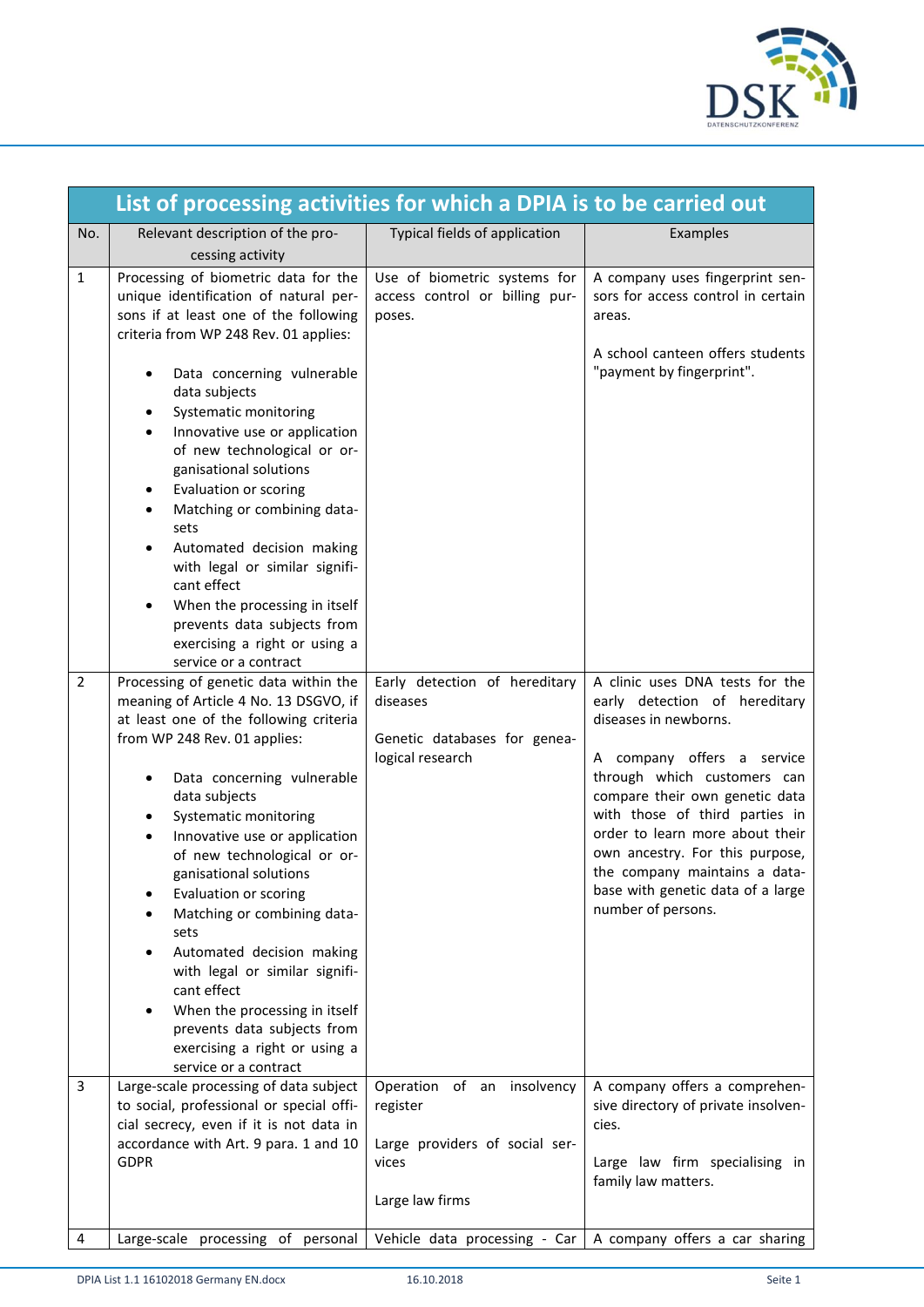

|     | List of processing activities for which a DPIA is to be carried out                                                                                                                                                                                                                                                                                                                                                                                                                                                                                                                                                                                      |                                                                                                                                                                                                                                                                                                                                        |                                                                                                                                                                                                                                                                                                                                                                                                                                                                                                                                                                                                                                                                             |  |
|-----|----------------------------------------------------------------------------------------------------------------------------------------------------------------------------------------------------------------------------------------------------------------------------------------------------------------------------------------------------------------------------------------------------------------------------------------------------------------------------------------------------------------------------------------------------------------------------------------------------------------------------------------------------------|----------------------------------------------------------------------------------------------------------------------------------------------------------------------------------------------------------------------------------------------------------------------------------------------------------------------------------------|-----------------------------------------------------------------------------------------------------------------------------------------------------------------------------------------------------------------------------------------------------------------------------------------------------------------------------------------------------------------------------------------------------------------------------------------------------------------------------------------------------------------------------------------------------------------------------------------------------------------------------------------------------------------------------|--|
| No. | Relevant description of the pro-<br>cessing activity                                                                                                                                                                                                                                                                                                                                                                                                                                                                                                                                                                                                     | Typical fields of application                                                                                                                                                                                                                                                                                                          | Examples                                                                                                                                                                                                                                                                                                                                                                                                                                                                                                                                                                                                                                                                    |  |
|     | data about the location of natural<br>persons                                                                                                                                                                                                                                                                                                                                                                                                                                                                                                                                                                                                            | Sharing / Mobility Services<br>Vehicle data processing -<br>Centralized<br>processing<br>οf<br>measured values or images<br>from vehicle sensors<br>Offline tracking of customer<br>department<br>movements<br>in<br>stores, shopping centres, etc.<br>Traffic flow analysis based on<br>location data of the public<br>mobile network | service or other mobility services<br>and processes extensive position<br>and accounting data for this<br>purpose.<br>A company collects personal data<br>that vehicles generate about<br>their environment and uses this<br>data, for example, to determine<br>free parking spaces or to improve<br>algorithms for automated driv-<br>ing.<br>A company processes the GPS,<br>Bluetooth and/or mobile phone<br>signals of passers-by and cus-<br>tomers in order to be able to<br>track routes and shopping behav-<br>iour.                                                                                                                                                |  |
| 5   | Matching or combining of personal<br>data from various sources and pro-<br>cessing of the data thus aggregated,<br>provided that<br>the merging or processing is<br>٠<br>carried out on a large scale,<br>for purposes for which not<br>$\bullet$<br>all of the data to be pro-<br>cessed have been collected<br>directly from the data sub-<br>jects,<br>include the use of algorithms<br>that are incomprehensible to<br>the persons concerned, and<br>serve to produce data bases<br>which can be used to take<br>decisions which have legal<br>effect concerning the data<br>subjects or which may have<br>a similarly significant impact<br>on them | Fraud prevention systems<br>Scoring by credit agencies,<br>banks or insurance companies                                                                                                                                                                                                                                                | To prevent fraud cases, the oper-<br>ator of an online shop processes<br>extensive amounts of data. The<br>result of the check is a risk value<br>that decides whether or not the<br>purchase on account is offered to<br>a buyer as a method of payment.<br>A credit agency carries out scor-<br>ing with regard to the trustwor-<br>thiness of persons. A bank per-<br>forms scoring to determine the<br>default risk of repayments by<br>individuals. An insurance compa-<br>ny carries out scoring to deter-<br>mine a person's risk with regard<br>to certain characteristics or activ-<br>ities of the person to determine<br>the amount of an insurance poli-<br>cy. |  |
| 6   | Mobile optical-electronic recording of<br>personal data in public areas, provid-<br>ed that the data from one or more<br>recording systems are centrally con-<br>solidated on a large scale.                                                                                                                                                                                                                                                                                                                                                                                                                                                             | Vehicle data processing - En-<br>vironmental sensors                                                                                                                                                                                                                                                                                   | A company collects personal data<br>that vehicles generate about<br>their environment and uses this<br>data, for example, to determine<br>free parking spaces or to improve<br>algorithms for automated driv-<br>ing.                                                                                                                                                                                                                                                                                                                                                                                                                                                       |  |
| 7   | Large-scale collection and publication<br>or transfer of personal data used to<br>evaluate the behaviour and other<br>personal aspects of individuals and                                                                                                                                                                                                                                                                                                                                                                                                                                                                                                | Operation of rating portals<br>Debt collection services - re-<br>ceivables management                                                                                                                                                                                                                                                  | An online portal offers users the<br>opportunity to publicly and finely<br>granularly evaluate the services<br>of the self-employed.<br>Online                                                                                                                                                                                                                                                                                                                                                                                                                                                                                                                              |  |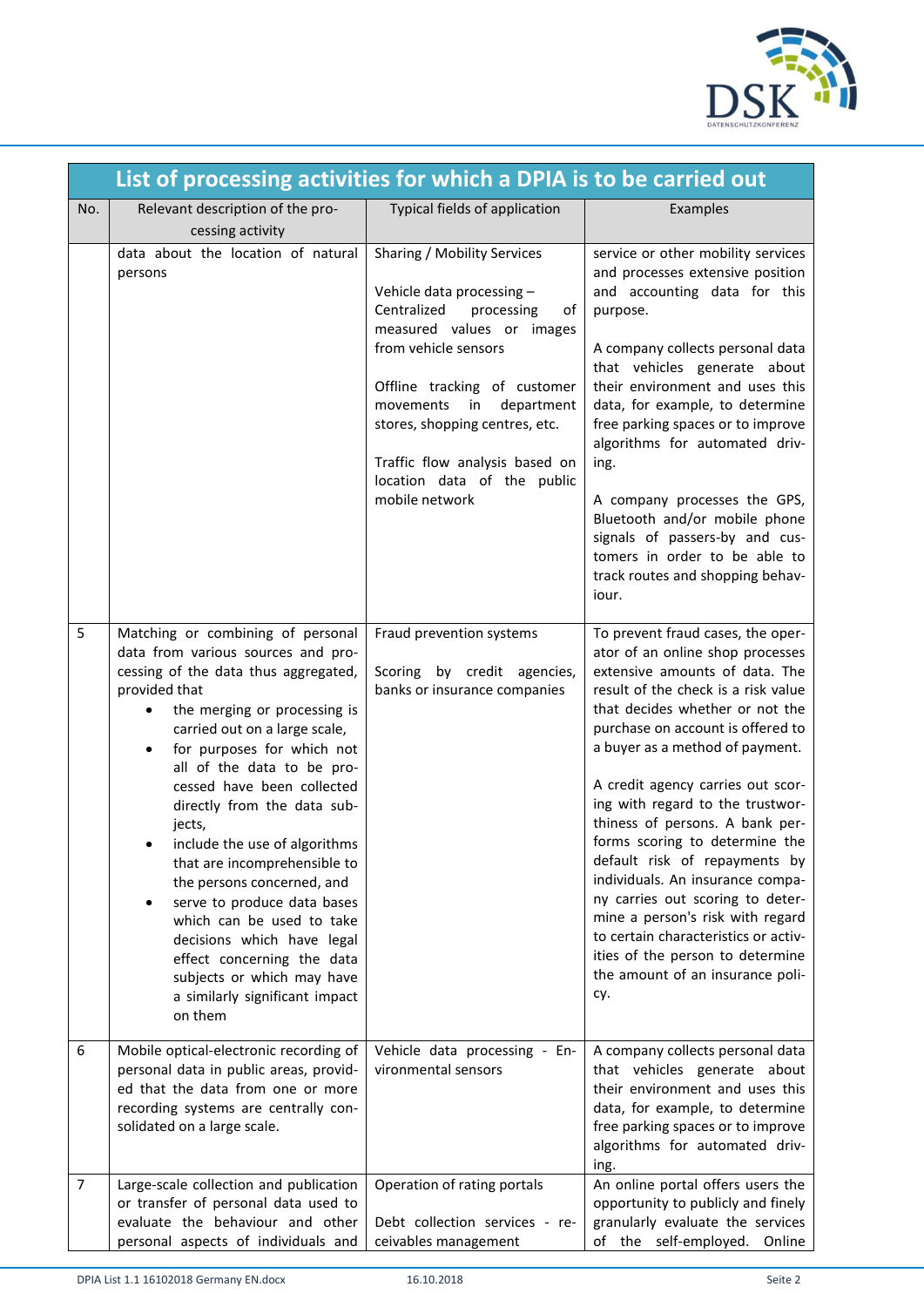

|     | List of processing activities for which a DPIA is to be carried out                                                                                                              |                                                                                                                            |                                                                                                                                                                                                                                                                                                                                                                                                                                                                                                                                                                                                                                                               |  |
|-----|----------------------------------------------------------------------------------------------------------------------------------------------------------------------------------|----------------------------------------------------------------------------------------------------------------------------|---------------------------------------------------------------------------------------------------------------------------------------------------------------------------------------------------------------------------------------------------------------------------------------------------------------------------------------------------------------------------------------------------------------------------------------------------------------------------------------------------------------------------------------------------------------------------------------------------------------------------------------------------------------|--|
| No. | Relevant description of the pro-<br>cessing activity                                                                                                                             | Typical fields of application                                                                                              | Examples                                                                                                                                                                                                                                                                                                                                                                                                                                                                                                                                                                                                                                                      |  |
|     | which may be used by third parties to<br>make decisions that have legal effect<br>concerning the individuals assessed<br>or that have a similarly significant<br>impact on them. | Debt Collection services - facto-<br>ring                                                                                  | evaluation portal e.g. for doctors,<br>self-employed or teachers.<br>A company processes personal<br>data of debtors for its customers<br>on a large scale, in particular<br>contract data, invoice data and<br>data on the financial circum-<br>stances of debtors for the asser-<br>tion of claims. Data may be<br>transmitted to credit agencies.<br>A company has a large number of<br>claims transferred in order to<br>assert them at its own risk. It<br>processes contract data, invoice<br>data, scoring data and infor-<br>mation on the financial circum-<br>stances of debtors in particular.<br>Data may be transmitted to cre-<br>dit agencies. |  |
| 8   | Large-scale processing of personal<br>data on the conduct of employees,<br>which can be used to evaluate their<br>work activities with legal or similar<br>significant effect    | Use of data loss prevention<br>systems that generate system-<br>atic profiles of employees<br>Geolocalization of employees | Central recording of activities<br>(e.g. Internet traffic, mail traffic<br>and the use of removable media)<br>at the workplace with the aim of<br>detecting undesirable behavior<br>(e.g. sending internal documents)<br>on the part of the person respon-<br>sible.<br>A company has movement pro-<br>files of employees created (using<br>RFID, mobile phone tracking or<br>GPS) to secure personnel (securi-<br>ty guards, firefighters), to protect<br>valuable property of the employ-<br>er or a third party (truck with<br>cargo, cash transport) or to coor-<br>dinate work assignments in the<br>field.                                              |  |
| 9   | Creation of comprehensive profiles<br>on the interests, the network of per-<br>sonal relationships or the personality<br>of data subjects                                        | Operation of dating and con-<br>tact portals<br>Operation of large social net-<br>works                                    | A web portal creates profiles of<br>users to generate the most suit-<br>able contact suggestions.                                                                                                                                                                                                                                                                                                                                                                                                                                                                                                                                                             |  |
| 10  | Matching or combining of personal<br>data from various sources and pro-<br>cessing of the data thus aggregated,<br>provided that                                                 | Big data analysis of customer<br>data enriched with information<br>from third parties                                      | A company with a large base of<br>natural persons as customers,<br>analyzes data on the purchasing<br>behaviour of customers and the<br>use of its own web offers includ-                                                                                                                                                                                                                                                                                                                                                                                                                                                                                     |  |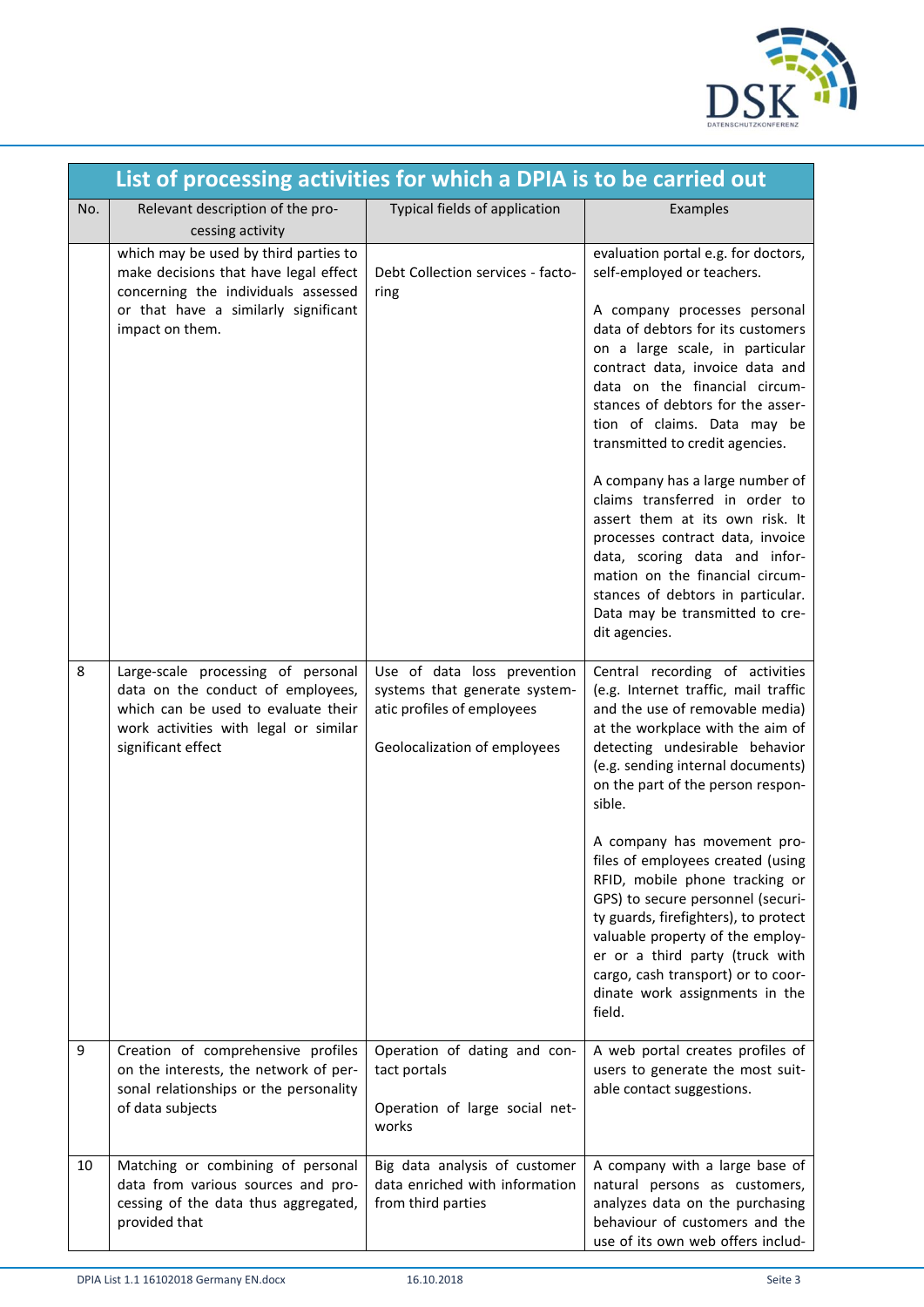

|     | List of processing activities for which a DPIA is to be carried out                                                                                                                                                                                                                                                                                                                                                                                   |                                                                                                                                                                                    |                                                                                                                                                                                                                                                                                                                      |
|-----|-------------------------------------------------------------------------------------------------------------------------------------------------------------------------------------------------------------------------------------------------------------------------------------------------------------------------------------------------------------------------------------------------------------------------------------------------------|------------------------------------------------------------------------------------------------------------------------------------------------------------------------------------|----------------------------------------------------------------------------------------------------------------------------------------------------------------------------------------------------------------------------------------------------------------------------------------------------------------------|
| No. | Relevant description of the pro-<br>cessing activity                                                                                                                                                                                                                                                                                                                                                                                                  | Typical fields of application                                                                                                                                                      | Examples                                                                                                                                                                                                                                                                                                             |
|     | the merging or processing is<br>$\bullet$<br>carried out on a large scale,<br>for purposes for which not<br>$\bullet$<br>all of the data to be pro-<br>cessed have been collected<br>directly from the data sub-<br>jects,<br>include the use of algorithms<br>that are incomprehensible to<br>the persons concerned, and<br>serve the discovery of previ-<br>ously unknown connections<br>inside the data for purposes<br>that are not predetermined |                                                                                                                                                                                    | ing its own web shop, linked to<br>creditworthiness data from third<br>parties and data from the adver-<br>tising approach via social media,<br>including data provided by the<br>operator of the social media on<br>the members addressed, in order<br>to obtain information that can be<br>used to increase sales. |
| 11  | Use of artificial intelligence to process<br>personal data to control interaction<br>with the data subject or to evaluate<br>personal aspects of the data subject                                                                                                                                                                                                                                                                                     | Customer<br>through<br>support<br>artificial intelligence                                                                                                                          | A call center automatically evalu-<br>ates the mood of callers.<br>A company uses a system that<br>interacts with customers through<br>conversation and processes per-<br>sonal data by artificial intelli-<br>gence to advise them.                                                                                 |
| 12  | Unintended use of sensors of a mo-<br>bile phone in the possession of the<br>persons concerned or of radio signals<br>transmitted by such devices to de-<br>termine the whereabouts or move-<br>ment of persons over a substantial<br>period of time                                                                                                                                                                                                  | Offline tracking of customer<br>department<br>movements<br>in<br>stores, shopping centres, etc.<br>Traffic flow analysis based on<br>location data of the public<br>mobile network | A company processes the WLAN,<br>Bluetooth or mobile phone sig-<br>nals of passers-by and customers<br>in order to be able to track<br>routes and shopping behaviour.                                                                                                                                                |
| 13  | Automated evaluation of video or<br>audio recordings to evaluate the<br>personality of those affected                                                                                                                                                                                                                                                                                                                                                 | Telephone call evaluation using<br>algorithms                                                                                                                                      | A call center automatically evalu-<br>ates the mood of callers.                                                                                                                                                                                                                                                      |
| 14  | Creation of comprehensive profiles<br>on the movement and purchasing<br>behaviour of those affected                                                                                                                                                                                                                                                                                                                                                   | Recording the purchasing be-<br>haviour of different groups of<br>people for profile building and<br>customer retention with the aid<br>of prices, price discounts and<br>rebates. | A company uses customer cards<br>that record customers' purchas-<br>ing behavior. As an incentive to<br>use the customer card, the cus-<br>tomer receives loyalty points<br>with every purchase. With the<br>help of the acquired data, the<br>provider creates comprehensive<br>customer profiles.                  |
| 15  | Anonymisation of personal data pur-<br>suant Article 9 of the GDPR, not only<br>in individual cases (in relation to the<br>number of data subjects and the<br>information per data subject) for the<br>purpose of transmission to third par-                                                                                                                                                                                                          | Anonymization of personal data<br>pursuant Article 9 of the GDPR<br>for research purposes                                                                                          | Extensive special personal data is<br>anonymised by a processing<br>centre of an association of phar-<br>macies or of an insurance com-<br>pany and processed for other<br>purposes or passed on to third                                                                                                            |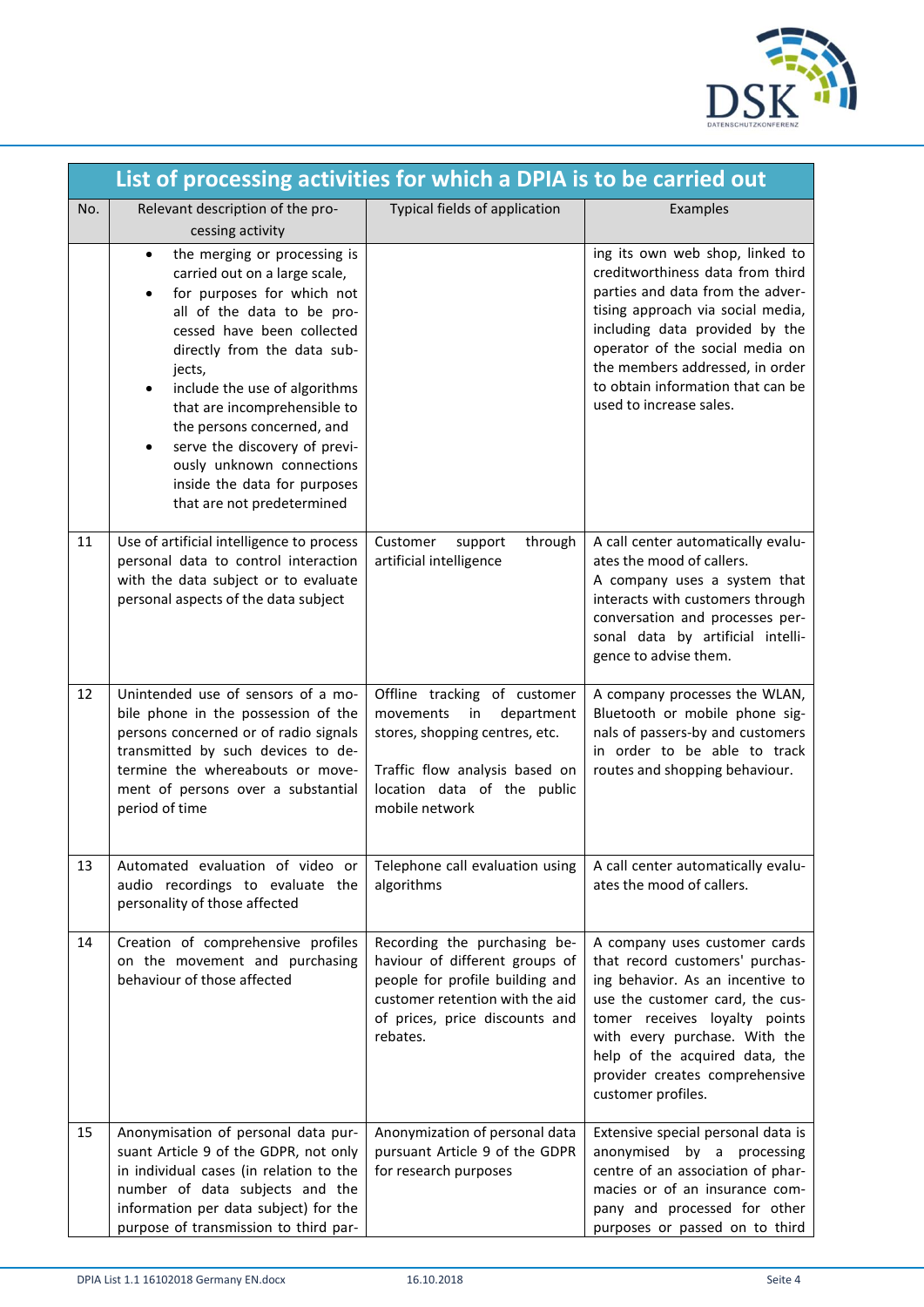

|     | List of processing activities for which a DPIA is to be carried out                                                                                                                                                                                                                                                                                                                                            |                                                                                                              |                                                                                                                                                                                                                               |  |
|-----|----------------------------------------------------------------------------------------------------------------------------------------------------------------------------------------------------------------------------------------------------------------------------------------------------------------------------------------------------------------------------------------------------------------|--------------------------------------------------------------------------------------------------------------|-------------------------------------------------------------------------------------------------------------------------------------------------------------------------------------------------------------------------------|--|
| No. | Relevant description of the pro-<br>cessing activity                                                                                                                                                                                                                                                                                                                                                           | Typical fields of application                                                                                | Examples                                                                                                                                                                                                                      |  |
|     | ties                                                                                                                                                                                                                                                                                                                                                                                                           |                                                                                                              | parties.                                                                                                                                                                                                                      |  |
| 16  | Processing of personal data in ac-<br>cordance with Art. 9 para. 1 and Art.<br>10 GDPR - even if it is not to be re-<br>garded as "large scale" within the<br>meaning of Art. 35 para. 3 lit. b) -<br>provided that non-recurring data<br>collection takes place by means of the<br>innovative use of sensors or mobile<br>applications and these data are re-<br>ceived and processed by a central<br>office. | Use of telemedicine solutions<br>for detailed remote processing<br>of health data                            | A physician uses a web portal or<br>app to communicate with pa-<br>tients via video telephony and to<br>collect and process health data<br>systematically and in detail using<br>sensors (e.g. blood sugar, oxygen<br>mask,). |  |
| 17  | Processing of data in accordance with<br>Art. 9 para. 1 and Art. 10 GDPR - even<br>if it is not to be regarded as "large<br>scale" within the meaning of Art. 35<br>para. 3 lit. b) - provided that the data<br>are used by the providers of new<br>technologies to determine the per-<br>formance of the persons.                                                                                             | Central storage of measure-<br>ment data from sensors in-<br>stalled in fitness wristbands or<br>smartphones | A company offers a service that<br>processes data from<br>fitness<br>wristbands to improve training.                                                                                                                          |  |

## **Notes**

1. This list is not exhaustive, but complements the general rules contained in paragraphs 1 and 3 of Article 35 GDPR.

As a general rule, where any form of processing, in particular using new technologies, and taking into account the nature, scope, context and purposes of the processing, is likely to result in a high risk to the rights and freedoms of natural persons, the controller shall, prior to the processing, carry out an assessment of the impact of the envisaged processing operations on the protection of personal data, in particular in the cases referred to in paragraph 3. This list is based on the general approach described in Working Paper 248 Rev. 01 *Guidelines on Data Protection Impact Assessment (DPIA) and determining whether processing is "likely to result in a high risk" for the purposes of Regulation 2016/679.* It complements and concretizes this general approach.

The guideline contains the following nine relevant criteria from WP 248 Rev. 01 for the classification of processing operations:

- (a) Sensitive data or data of a highly personal nature
- (b) Data concerning vulnerable data subjects
- (c) Data processed on a large scale
- (d) Systematic monitoring
- (e) Innovative use or application of new technological or organisational solutions
- (f) Evaluation or scoring